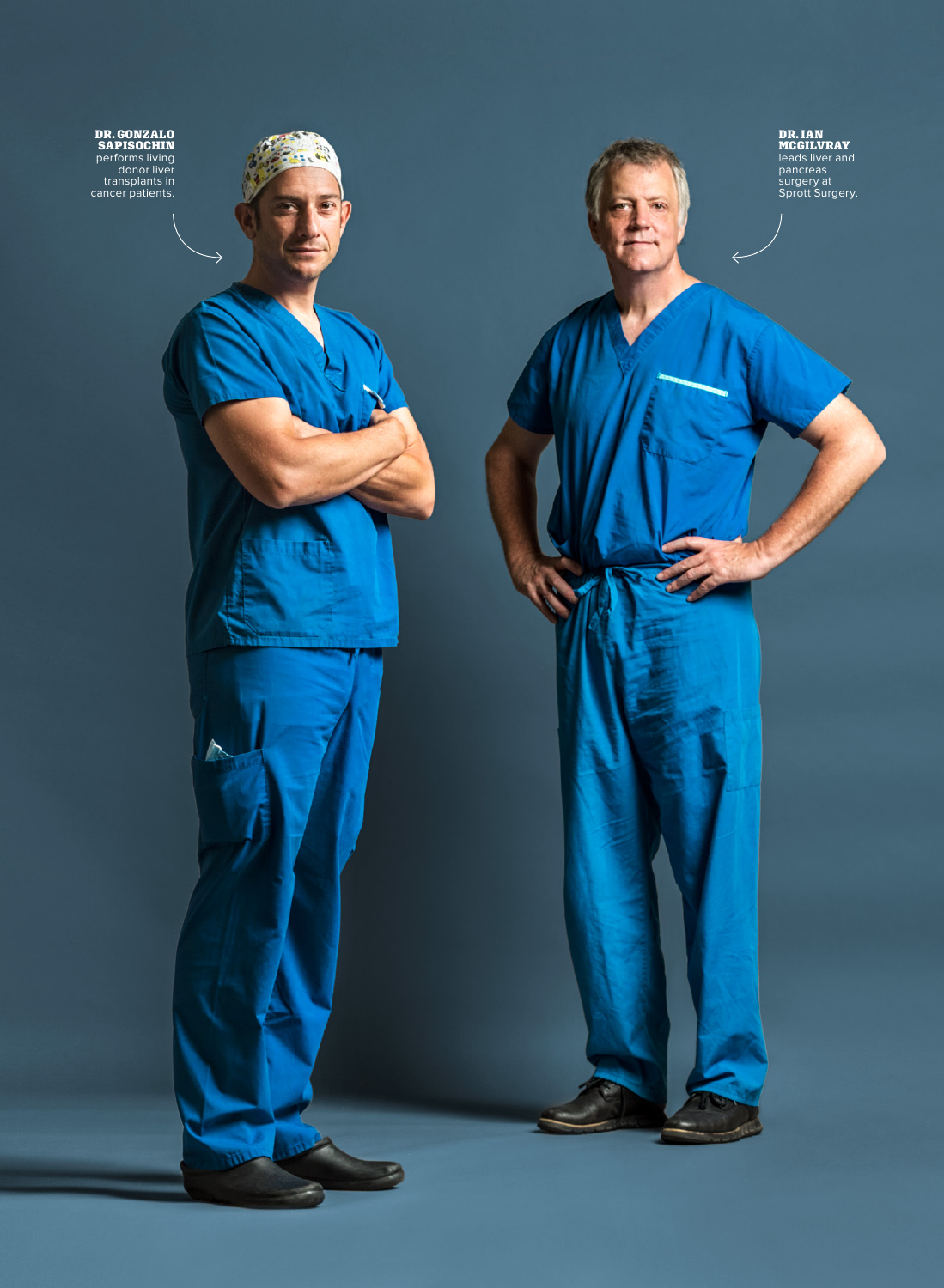## **TRANSPLANT**

# **A life-saving<br>transplant trial**

Doctors are using living donor liver transplants to save patients with cancer.

**By Tamar Satov**

t's late in the evening on Mother's Day 2017, and Sandra Elhilali is sitting with a radiologist, counting the tumours on a scan of her liver. She should have been celebrating the day at the lake with her husband and kids, but the 42-year-old had been feeling unwell for several months, not eating and sleeping all hours. A trip to the ER that morning revealed the shocking cause: Stage 4 colorectal cancer with metastasis to the liver. "...16, 17, 18, 19..." The radiologist stops at 20, realizing it's pointless to continue. I

Elhilali is immediately admitted to her local hospital to begin chemotherapy in a palliative setting and is told she might never return home to her family. "It was the absolute worst possible scenario," she recalls, her voice breaking.

 What Elhilali didn't know at the time, however, was that at Toronto General Hospital, Dr. Gonzalo Sapisochin, a transplant surgeon with the Sprott Department of Surgery who is also part of the Soham & Shaila Ajmera Family Transplant Centre, had just launched a clinical trial to perform living donor liver transplants on patients just like her – a groundbreaking procedure that would eventually save her life.

#### **LEADERS OF LIVING DONOR LIVER TRANSPLANTS**

Sprott Surgery is home to a team of surgeons who are experts at living donor liver transplants. They perform about 70 a year, making it the largest such program in the western world. Unlike with other organs, someone can donate 70 per cent of their liver to another person, and then have it regrow to regular form in a few weeks or months. "The liver is the only organ in the body that regenerates," explains Dr. Sapisochin. "You can donate most of a liver to a person, and both livers will quickly regenerate almost to normal size."

 These transplants are already routinely done on patients with inoperable primary liver cancer, but living donor liver transplants are not usually the standard of care for individuals like Elhilali, who have colorectal cancer that has spread to the liver.

It's an unfortunately large cohort of patients, often with poor prognoses. Of the more than 25,000 Canadians diagnosed with colorectal cancer each year, about half will see the disease spread to their liver because blood drains directly from the colon to the sponge-like organ, which effectively **GENEROUS DONORS**



SOURCE: CANADIAN INSTITUTE FOR HEALTH INFORMATION

soaks up the cancer cells. For 60 to 80 per cent of these patients, surgical removal of the liver tumours is impossible, because the size and number of tumours are too great, and it's too difficult to leave an adequate amount of normal functioning liver. As a result, only five to 10 per cent of patients will be alive five years after their diagnosis.

## **A NEW ERA IN TRANSPLANT ONCOLOGY**

Research conducted in Oslo, Norway, has shown that patients with inoperable liver metastases from colorectal cancer who receive a liver transplant have a five-year survival rate of 60 per cent. Transplantation hasn't been an option for these patients in Canada, however, due to a chronic shortfall of deceased liver donors – about 30 per cent of Canadians waiting for a liver transplant die before they can get one.

Because livers are in such short supply, Dr. Sapisochin and his team set up the clinical trial in August 2016 to see if living donor liver transplants could become an effective treatment for these patients. While still investigational, the early results of the trial are promising. "We have done two so far, and both patients are doing well," he says, noting that the first patient, who is 16 months